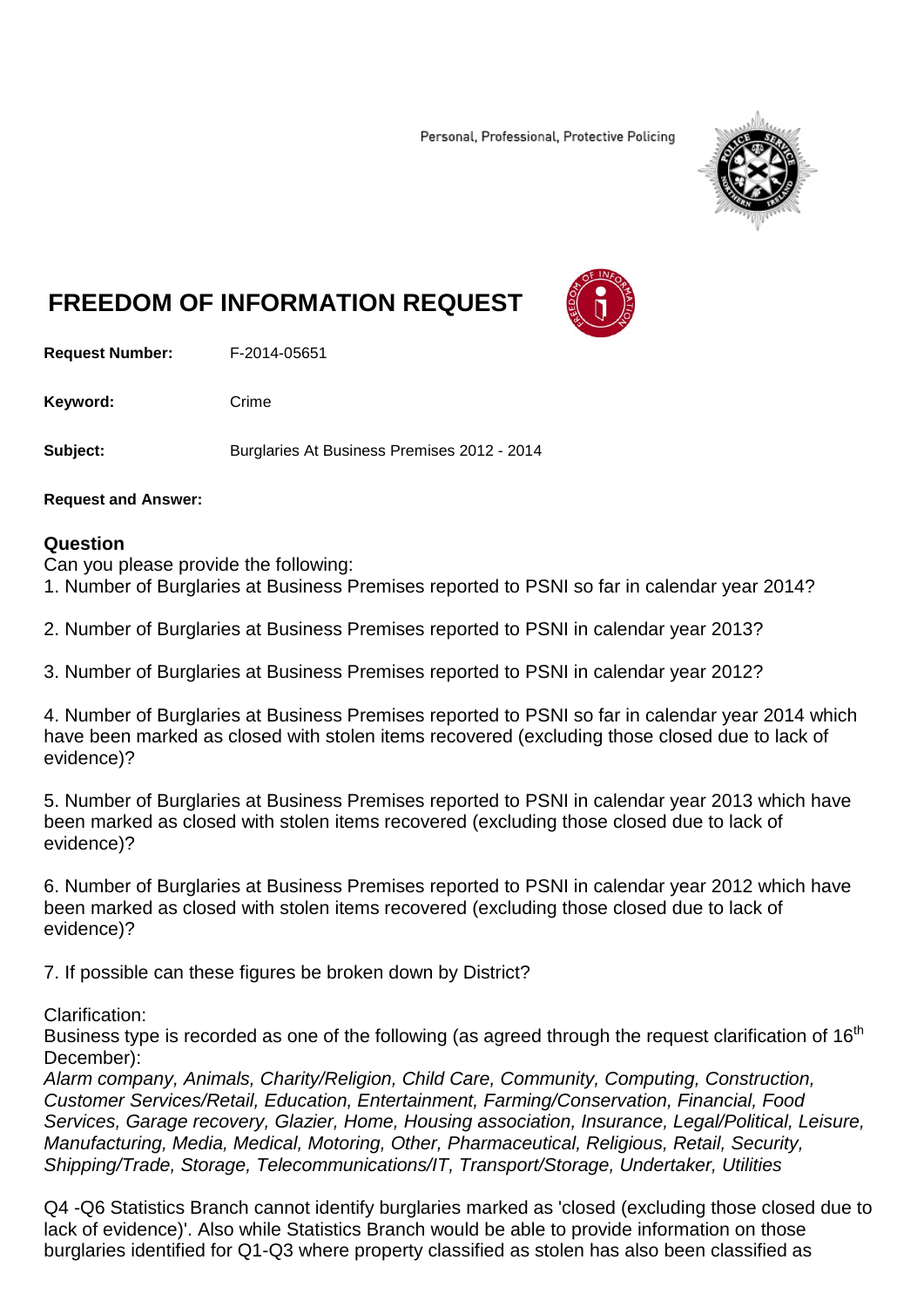recovered, we would not be able to do this based on the criteria given by the requester (ie. closed but excluding those due to lack of evidence). Does the requester wish us to continue with their request but without excluding those burglaries 'closed due to lack of evidence' from the statistics results?

Yes please continue on this basis

## **Answer**

This is to inform you that the Police Service of Northern Ireland has now completed its search for the information you requested. The decision has been taken to disclose the located information to you in full. The information you requested has been collected together into the attached tables below.

If you have any queries regarding your request or the decision please do not hesitate to contact me on 028 9070 0164. When contacting the Freedom of Information Team, please quote the reference number listed at the beginning of this letter.

If you are dissatisfied in any way with the handling of your request, you have the right to request a review. You should do this as soon as possible, or in any case within two months of the date of issue of this letter. In the event that you require a review to be undertaken, you can do so by writing to the Head of Freedom of Information, PSNI Headquarters, 65 Knock Road, Belfast, BT5 6LE or by emailing [foi@psni.pnn.police.uk.](mailto:foi@psni.pnn.police.uk)

If following an internal review, carried out by an independent decision maker, you were to remain dissatisfied in any way with the handling of the request you may make a complaint, under Section 50 of the Freedom of Information Act, to the Information Commissioner's Office and ask that they investigate whether the PSNI has complied with the terms of the Freedom of Information Act. You can write to the Information Commissioner at Information Commissioner's Office, Wycliffe House, Water Lane, Wilmslow, Cheshire, SK9 5AF. In most circumstances the Information Commissioner will not investigate a complaint unless an internal review procedure has been carried out, however the Commissioner has the option to investigate the matter at his discretion.

Please be advised that PSNI replies under Freedom of Information may be released into the public domain via our website @ [www.psni.police.uk](http://www.psni.police.uk/)

Personal details in respect of your request have, where applicable, been removed to protect confidentiality.